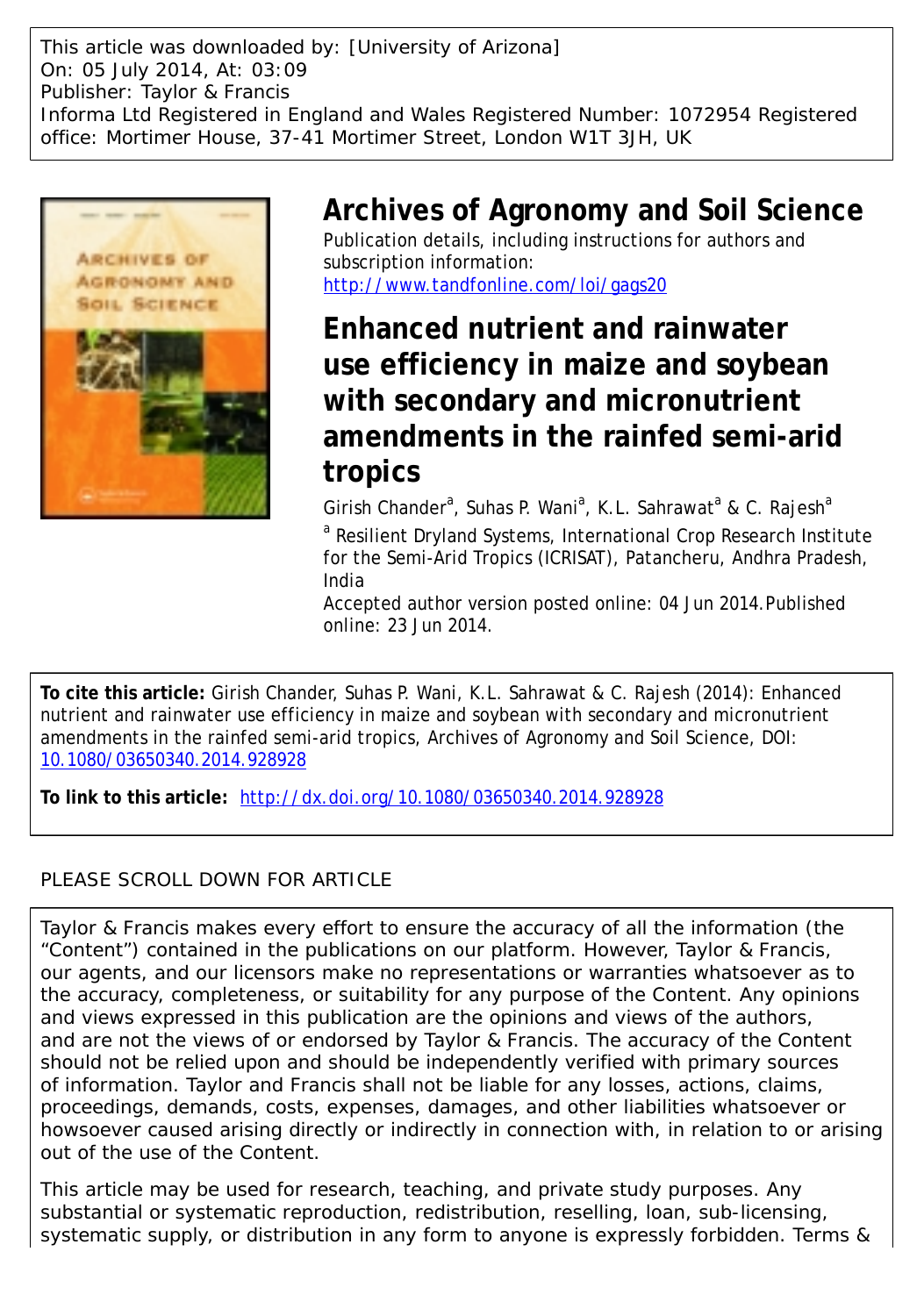Conditions of access and use can be found at [http://www.tandfonline.com/page/terms](http://www.tandfonline.com/page/terms-and-conditions)[and-conditions](http://www.tandfonline.com/page/terms-and-conditions)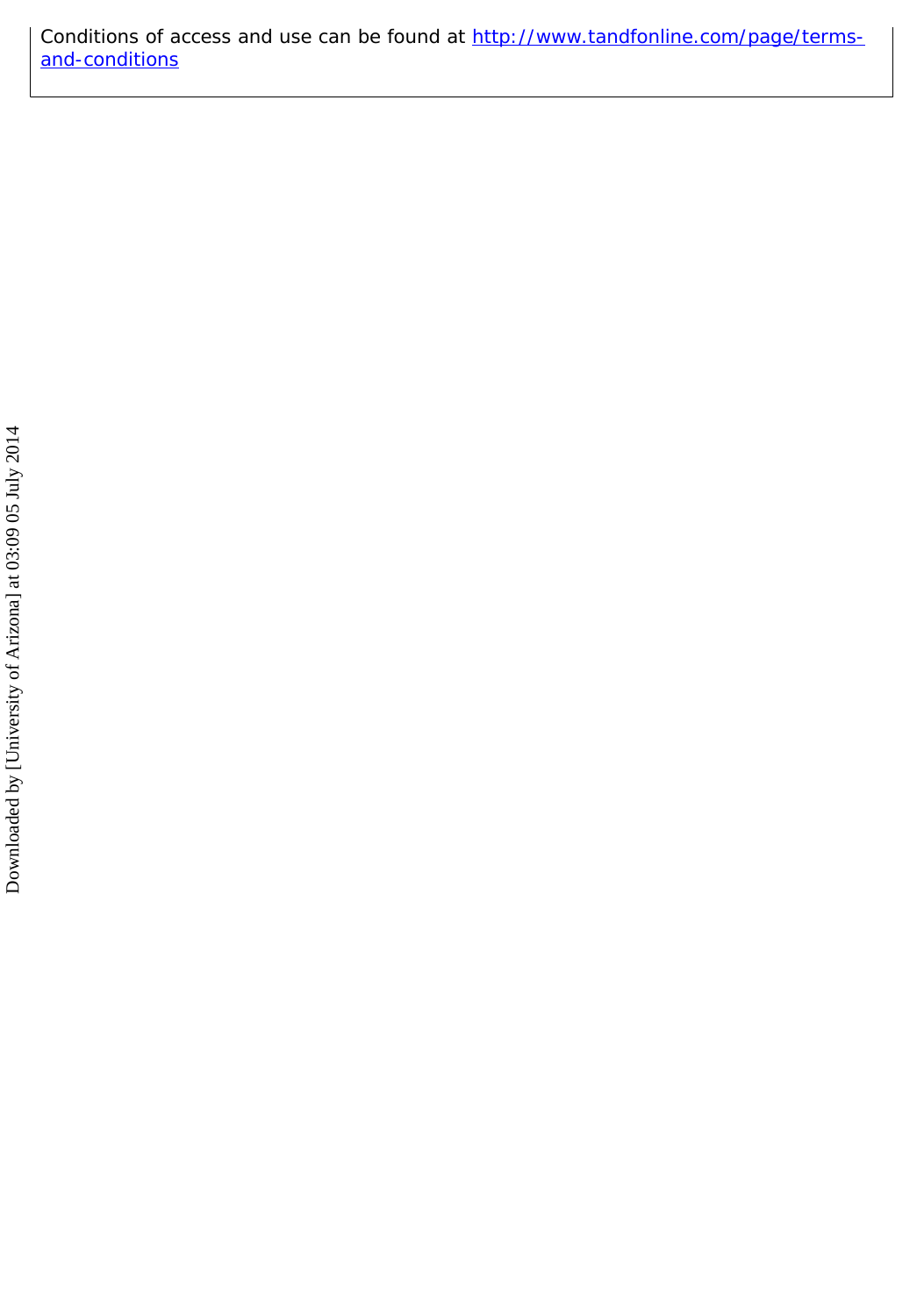

# Enhanced nutrient and rainwater use efficiency in maize and soybean with secondary and micronutrient amendments in the rainfed semi-arid tropics

Girish Chander\*, Suhas P. Wani, K.L. Sahrawat and C. Rajesh

Resilient Dryland Systems, International Crop Research Institute for the Semi-Arid Tropics (ICRISAT), Patancheru, Andhra Pradesh, India

(Received 3 March 2014; accepted 14 May 2014)

In view of widespread deficiencies, a long-term experiment was started at the International Crops Research Institute for the Semi-Arid Tropics, Patancheru, India in 2007 to identify economically efficient application strategy (full or 50% dose every or every second year) of sulphur (S)  $(30 \text{ kg ha}^{-1})$ , boron  $(B)$   $(0.5 \text{ kg ha}^{-1})$  and zinc  $(Zn)$ (10 kg ha−<sup>1</sup> ). During the fourth year in 2010, balanced fertilization through adding S, B and Zn increased maize grain yield by 13–52% and soybean yield by 16–28% compared to nitrogen (N) and phosphorus (P) fertilization alone. Balanced nutrition increased N and P uptake, utilization and use efficiency for grain yield and harvest index indicating improved grain nutritional quality. The N, P plus 50% of S, B and Zn application every year recorded highest crop yields and N and P efficiencies indices and increased rainwater use efficiency with a benefit:cost ratio of 11.9 for maize and 4.14 for soybean. This study showed the importance of a deficient secondary nutrient S and micronutrients B, Zn in improving N and P use efficiency while enhancing economic food production.

Keywords: micronutrients deficiency; N use efficiency; nutrient uptake; P use efficiency; rainfed agriculture; rainwater use efficiency

## Introduction

Rainfed agriculture is practised in 80% of the world's physical agricultural area and generates 62% of the world's staple food (FAOSTAT [2014\)](#page-14-0). But current crop yields (0.5–2 t ha−<sup>1</sup> ) under rainfed agriculture in semi-arid and dry sub-humid regions are two to four times lower than achievable yields (Rockström & Falkenmark [2000](#page-14-0); Wani, Pathak, Jangawad, et al. [2003](#page-15-0); Wani, Pathak, Sreedevi, et al. [2003](#page-15-0); Rockström et al. [2007](#page-14-0)). Data from long-term experiment at the International Crops Research Institute for the Semi-Arid Tropics (ICRISAT) heritage watershed site has demonstrated that improved management can sustainably increase rainfed crop yield by fivefold as compared to that under traditional farmer's practices (Wani, Pathak, Jangawad, et al. [2003](#page-15-0); Wani, Rockström, et al. [2011](#page-15-0); Wani et al. [2012](#page-15-0)). Thus, there is a large untapped potential for yield increase to meet the global food and feed demands that have been projected to double in the twenty-first century (Spiertz & Ewert [2009](#page-15-0)).

Nitrogen (N) is often the most limiting nutrient for crop yield in many regions of the world (Giller et al. [2004](#page-14-0)), and, in a quest to achieve high yields, is applied in large quantity from external sources (Wade [2009](#page-15-0)) resulting in low nitrogen use efficiency (NUE), which is approximately 33% for cereal production (Raun  $\&$  Johnson [1999](#page-14-0)). The increase in agricultural food production worldwide over the past four decades has been associated with a

<sup>\*</sup>Corresponding author. Email: g.chander@cgiar.org; girishhpau@rediffmail.com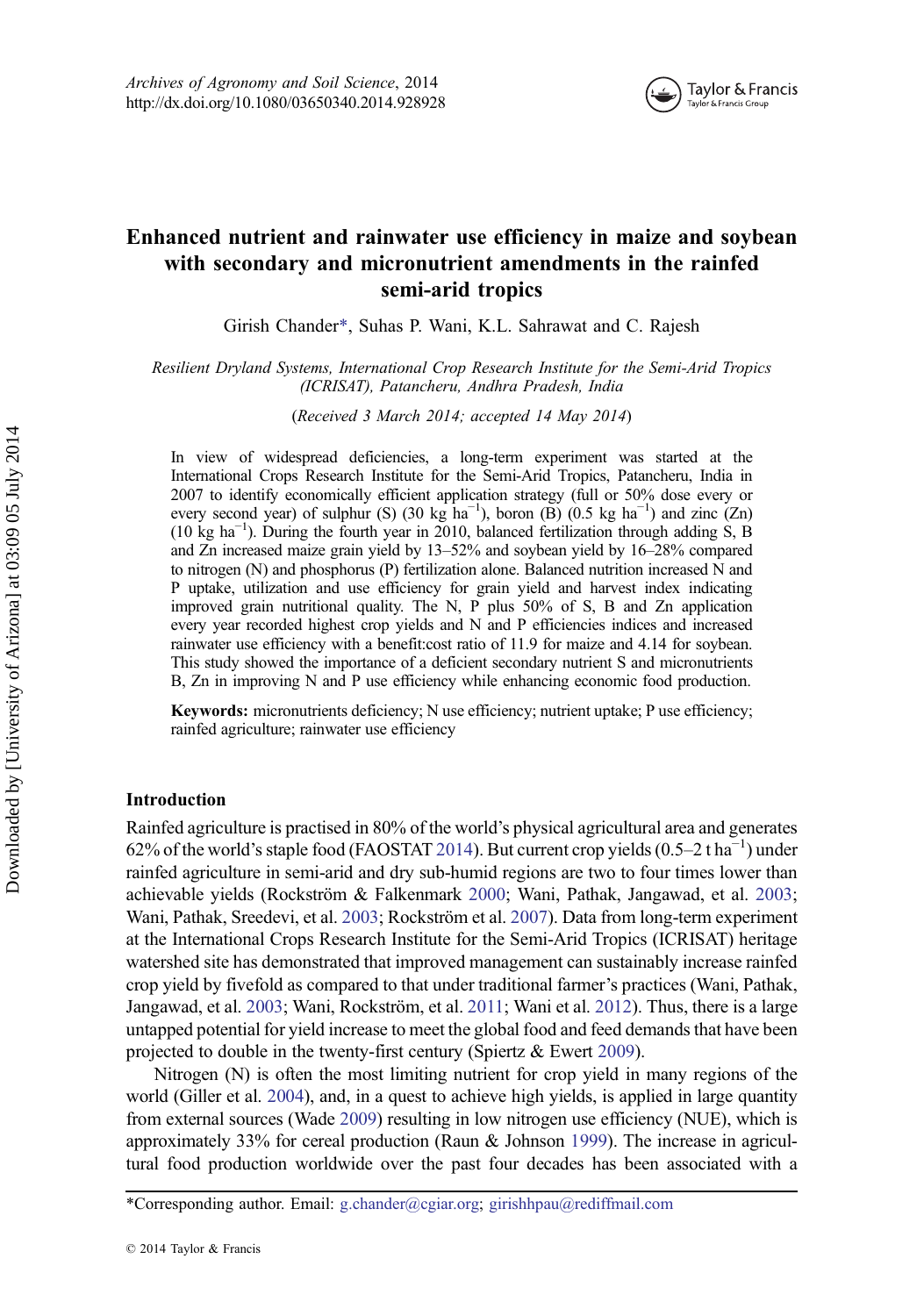<span id="page-3-0"></span>sevenfold increase in the use of N fertilizers (Rahimizadeh et al. [2010\)](#page-14-0). Similarly, an overview of agriculture in India indicates that since the late 1960s (1966–71), the period that coincides with the launch of Green Revolution, the foodgrain production is more than doubled during 2006–09 with almost no change in area but accompanied by more than 12 times increase in N fertilizer consumption (Table 1). N-fertilizer-based pollution is also becoming a serious issue for many agricultural regions (Garnett et al. [2009\)](#page-14-0). Inefficient use of N fertilizer is causing serious environmental problems associated with the emission of  $NH<sub>3</sub>$ , N<sub>2</sub> and N<sub>2</sub>O (the last being an important greenhouse gas implicated both in the global warming and in the ozone layer depletion in the stratosphere) to the atmosphere and contamination of groundwater and surface water resources via nitrate leaching or run-off (Singh & Verma [2007](#page-15-0)). In response to continually increasing economic and environmental pressures, there is urgent need to enhance efficient use of N fertilizers and increase profitability by developing sustainable farming systems (Mahler et al. [1994\)](#page-14-0).

Similarly, phosphorus (P) is another limiting nutrient in the semi-arid tropics (SAT) with very low fertilizer recovery efficiency. Moreover, research showed that rainfed regions have low rainwater use efficiency (RWUE) (Rockström et al. [2007;](#page-14-0) Wani et al. [2009](#page-15-0)). In the context of economic and environmental limitations to increase the supply of water to meet the increased demand, the prospects for water scarcity are increasing. The looming climate-related risks and probability of occurrence of extreme events (Zhang et al. [2007](#page-15-0)) call for enhancing RWUE.

Evidences show that in the drylands, the amount of water is not only the key limiting factor for improved yields (Klaij & Vachaud [1992](#page-14-0); Agarwal [2000;](#page-13-0) Hatibu et al. [2003](#page-14-0); Wani, Pathak, Sreedevi, et al. [2003](#page-15-0)), rather it is also a result of differences in soil and crop management. Research at ICRISAT showed that SAT soils are deficient not only in N and P but also in sulphur (S), boron (B) and zinc (Zn) (Sahrawat et al. [2007,](#page-15-0) [2010;](#page-15-0) Wani et al. [2009](#page-15-0); Wani, Rockström, et al. [2011;](#page-15-0) Wani, Sahrawat, et al. [2011](#page-15-0); Chander et al. [2012](#page-13-0), [2013](#page-13-0), [2014](#page-13-0)). Multiple nutrient deficiencies could be holding back the yield potential resulting in low crop yields, low nutrient use efficiency and more N losses. Much of available water is also not utilized efficiently apparently due to nutrient imbalances resulting in low RWUE. Moreover, soil nutrient depletion adversely affects crop yields and thereby sets in further degradation of soil organic carbon and other soil properties and

| Period<br>$1951 - 56$<br>1956-61<br>1961–66<br>1966-71<br>$1971 - 76$<br>$1976 - 81$<br>1981–86<br>1986-91<br>1991-96 |                     | Consumption of nutrients | Food grains      |                       |  |
|-----------------------------------------------------------------------------------------------------------------------|---------------------|--------------------------|------------------|-----------------------|--|
|                                                                                                                       | Nitrogen $(10^3 t)$ | Phosphorus $(10^3 t)$    | Area $(10^6$ ha) | Production $(10^6 t)$ |  |
|                                                                                                                       | 82                  | 10                       | 105              | 63                    |  |
|                                                                                                                       | 177                 | 35                       | 113              | 74                    |  |
|                                                                                                                       | 418                 | 108                      | 117              | 81                    |  |
|                                                                                                                       | 1165                | 369                      | 121              | 94                    |  |
|                                                                                                                       | 1876                | 546                      | 124              | 106                   |  |
|                                                                                                                       | 3193                | 994                      | 127              | 122                   |  |
|                                                                                                                       | 4929                | 1676                     | 128              | 142                   |  |
|                                                                                                                       | 6813                | 2644                     | 126              | 160                   |  |
|                                                                                                                       | 8918                | 2933                     | 123              | 181                   |  |
| 1996-01                                                                                                               | 11,014              | 4003                     | 123              | 200                   |  |
| $2001 - 06$                                                                                                           | 11,460              | 4471                     | 120              | 202                   |  |
| 2006-09                                                                                                               | 14.428              | 5855                     | 124              | 228                   |  |

Table 1. All India consumption of nitrogen, phosphorus fertilizers and food production details.

Source: Directorate of Economics & Statistics, Department of Agriculture & Cooperation, Ministry of Agriculture, Government of India ([2011a,](#page-14-0) [2011b\)](#page-14-0).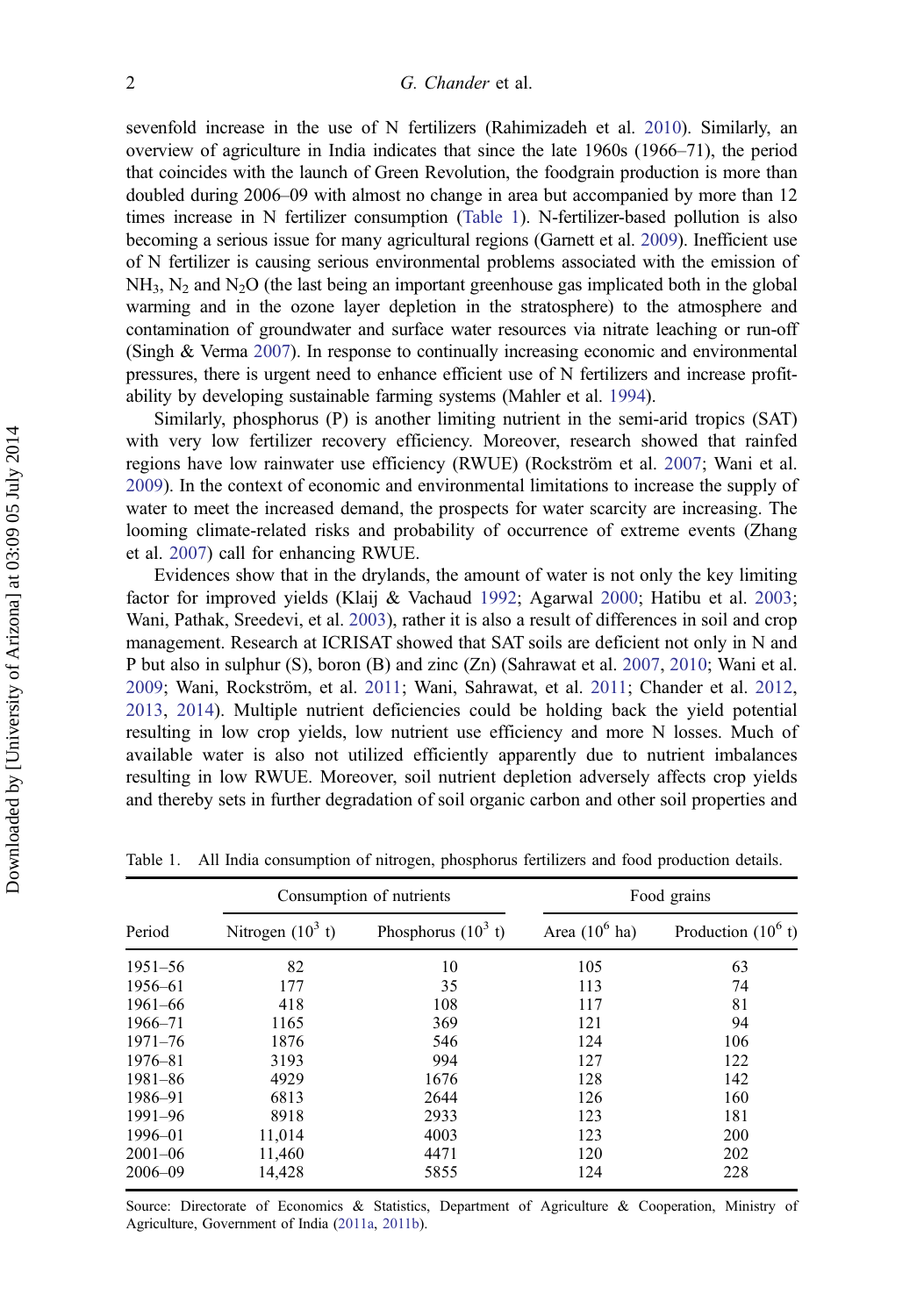so affects water availability for crops through poor rainfall infiltration and plant water and nutrient uptake due to weak roots (Rockström et al. [2007\)](#page-14-0).

In this context, we hypothesized that balanced nutrient management through application of N, P and deficient secondary nutrient S and micronutrients viz. S, B and Zn would increase productivity of rainfed systems in the SAT and also result in increased resource use efficiency. The specific objectives of this study are to investigate the effect of balanced nutrient management options on (1) the productivity of maize and soybean crops along with economic viability of different nutrient management options and (2) resource (N, P and rainwater) use efficiencies under rainfed situation.

## Materials and methods

## Experiment site and detail

A long-term experiment was started in rainy season in 2007 at the ICRISAT farm in Patancheru, Andhra Pradesh, India (17°30'35.3"N, 78°15'53.4E) with soybean (rainy season/Jun–Sept) and sorghum (post-rainy season/Oct–Jan) and with maize (rainy season/June–Sept) and chickpea (post-rainy season/Oct–Jan) cropping systems under rainfed conditions. Patancheru is located 545 m above mean sea level and receives around 900 mm rainfall per annum. The site falls under SAT climate and the temperature ranges between 13°C (minimum) and 39°C (maximum) throughout the year. The site soils are vertisols with high clay content. To avoid soil structure distortion with run-off rainwater that ultimately affects yields, a common problem observed in vertisols, the crops were grown on raised beds  $(1 \text{ m})$  alternated with furrows  $(0.5 \text{ m})$  to safely drain excess run-off water, a landform management called as broadbed and furrow (BBF) system recommended particularly for vertisols.

The objective of the study was to identify economically efficient application strategy [full dose of S (30 kg ha<sup>-1</sup>), B (0.5 kg ha<sup>-1</sup>) and Zn (10 kg ha<sup>-1</sup>) or 50% dose] every year or every second year.

The treatments consisted of:

- (1) Absolute control without any fertilizer (control);
- (2) Application of only N and P (NP);
- (3) Application of N, P plus full dose of S, B and Zn every year  $[NP + SBZn$  (every year)];
- (4) Application of N, P plus 50% dose of S, B and Zn every year  $[NP + 50\%SBZn]$ (every year)];
- (5) Application of N, P plus full dose of S, B and Zn the alternate year  $[NP + SBZn]$ (every second year)] and
- (6) Application of N, P plus 50% dose of S, B and Zn the every second year [NP + 50%SBZn (every second year)].

In every year application treatments, S, B and Zn applications were done in all years (2007–2010), while in every second year application treatments, they were done only in 2007 and 2009. The N and P recommendations were 100 kg N and 26 kg P  $ha^{-1}$  for maize; while 30 kg N and 26 kg P ha<sup>-1</sup> for soybean. All fertilizers were added as per treatments during the rainy season crop as basal application, except for N in maize that was added in two splits, 50% as basal and the rest as top dressing after 1 month of sowing. The sources of N, P, S, B and Zn were urea (46% N), diammonium phosphate (DAP)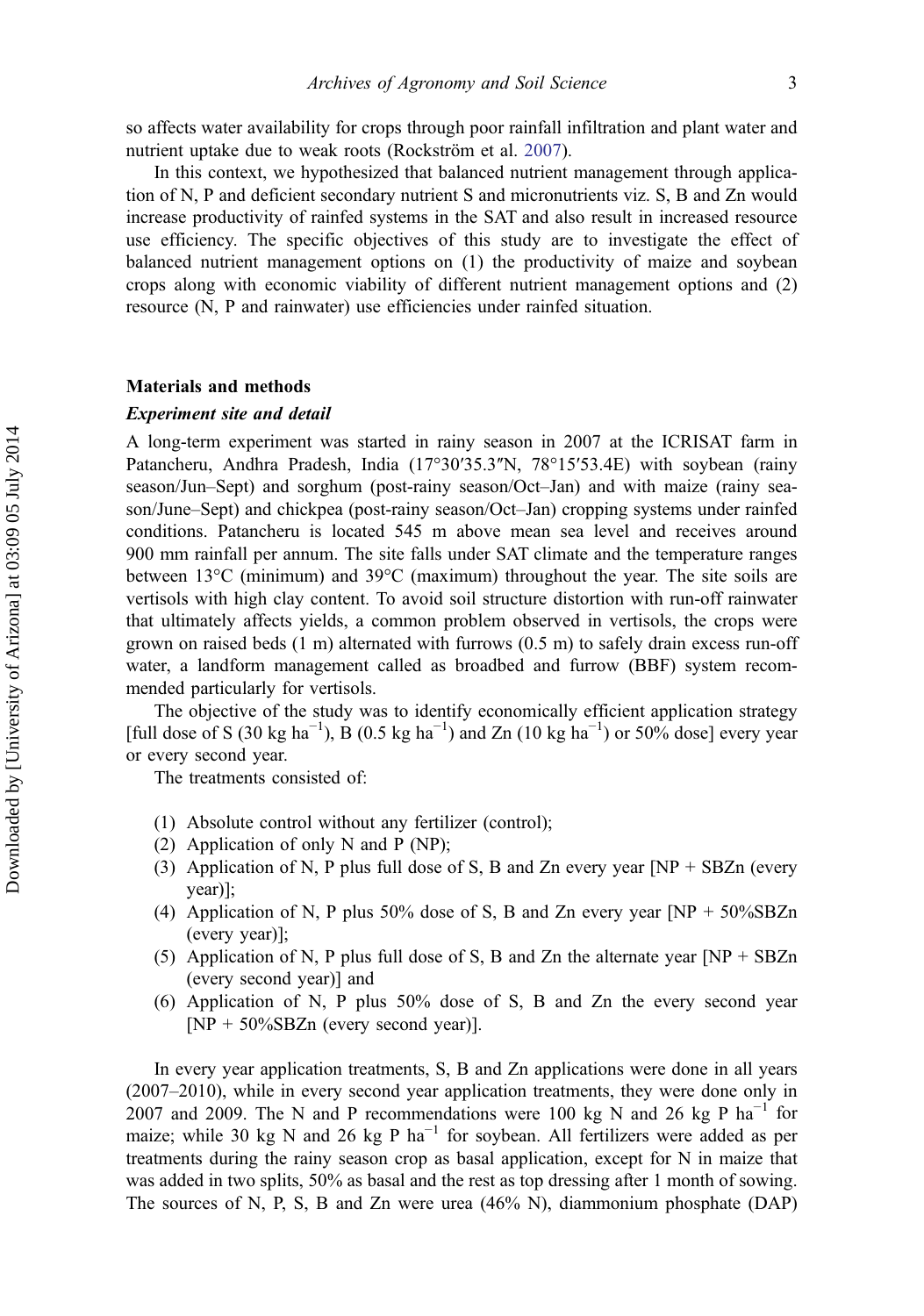| Season                | Rain<br>(mm) | Max.<br>temp.<br>$(^{\circ}C)$ | Min.<br>temp.<br>$(^{\circ}C)$ | Relative<br>humidity<br>at 07:17<br>$\binom{0}{0}$ | Relative<br>humidity<br>at 14:17<br>(%) | Wind<br>velocity<br>(km h | Solar<br>radiation<br>$(MJ \text{ m}^{-2})$ | <b>Bright</b><br>sunshine<br>(h) |
|-----------------------|--------------|--------------------------------|--------------------------------|----------------------------------------------------|-----------------------------------------|---------------------------|---------------------------------------------|----------------------------------|
| Rainy seasons         |              |                                |                                |                                                    |                                         |                           |                                             |                                  |
| Rainy, 2007           | 590          | 33.2                           | 22.0                           | 89.3                                               | 63.5                                    | 9.9                       | 15.1                                        | 4.52                             |
| Rainy, 2008           | 756          | 33.8                           | 21.0                           | 87.5                                               | 61.2                                    | 10.4                      | 16.0                                        | 4.64                             |
| Rainy, 2009           | 842          | 36.3                           | 22.5                           | 85.7                                               | 56.9                                    | 10.7                      | 16.8                                        | 5.80                             |
| Rainy, 2010           | 982          | 34.8                           | 22.3                           | 90.2                                               | 67.0                                    | 8.7                       | 15.5                                        | 4.51                             |
| Post-rainy seasons    |              |                                |                                |                                                    |                                         |                           |                                             |                                  |
| Post-rainy, $2007-08$ | 50           | 30.3                           | 12.5                           | 90.7                                               | 39.4                                    | 4.5                       | 16.5                                        | 8.43                             |
| Post-rainy, $2008-09$ | 112          | 31.0                           | 12.9                           | 92.9                                               | 41.7                                    | 4.5                       | 16.5                                        | 8.43                             |
| Post-rainy, 2009-10   | 151          | 30.8                           | 13.9                           | 90.1                                               | 45.6                                    | 4.9                       | 15.2                                        | 7.69                             |

Table 2. Climate data at ICRISAT, Patancheru, India, 2007–2010.

(20% P, 18% N), gypsum (15% S), agribor (20% B) and zinc sulphate (20% Zn), respectively. All the treatments were applied in  $9 \times 8$ -m plot size and replicated thrice.

During the fourth year in the 2010 rainy season, the SBZn application strategies were evaluated on soybean (cv. JS-335) and maize (cv. K-235) crops. Both soybean and maize crops were sown in lines at 4–5 cm depth using tropicultor (a low cost implement designed for seed and fertilizer placement under BBF system) on 22 June 2010. Two rows of maize spaced at 0.75 m were sown on the raised bed with plant-to-plant distance of 0.15–0.20 m (about 76,000 plants  $ha^{-1}$ ), while three rows of soybean spaced at 0.30 m were sown on raised bed with plant-to-plant distance of  $0.10-0.15$  m (about 1,60,000 plants ha<sup>-1</sup>). Two weedings were done at 20-day interval to keep the plots free of weeds. Plant growth was recorded both in maize and in soybean at 30, 45 and 60 days after sowing (DAS). In soybean, nodule count was also recorded at 60 DAS. The soybean crop was harvested on 4 October 2010 and maize on 7 October, 2010. At maturity, the yields were recorded in all plots (9  $\times$  8 m) representing different treatments and were converted into kg ha<sup>-1</sup>.

The climate data during 2007–2010 seasons are shown in Table 2. During rainy 2010 season particularly, a total of 982-mm rainfall was recorded and rainy events were fairly distributed among 60 days. Similarly, rainfalls during rainy seasons were 590 mm with 40 rain events (2007), 756 mm with 38 rain events (2008) and 842 mm with 37 rain events (2009). Highest rainfall events recorded during rainy seasons were 75 mm (2007), 125 mm (2008), 122 mm (2009) and 91 mm (2010). Similarly, rainfalls received were 50, 112, and 151 mm during post-rainy seasons 2007–08, 2008–09 and 2009–10, respectively.

The data recorded were subjected to statistical analysis using the GenStat 13th statistical package, VSN International Ltd, UK (Ireland [2010\)](#page-14-0) to determine the least significant difference of means at 5% level (LSD 5%).

#### Economic analysis

For economic analysis, the additional cost on fertilizer application was worked out on per kg market prices at INR 6.25 for urea, INR 11.00 for DAP, INR 2.20 for gypsum, INR 33.00 for zinc sulphate and INR 120.00 for agribor. Additional returns were calculated based on farm gate price per kg grain produce at the rate of INR 10.00 for maize, INR 17.00 for soybean. Benefit-to-cost ratio (B:C ratio) was also worked out for comparative evaluation of balanced nutrition over the control by dividing additional returns with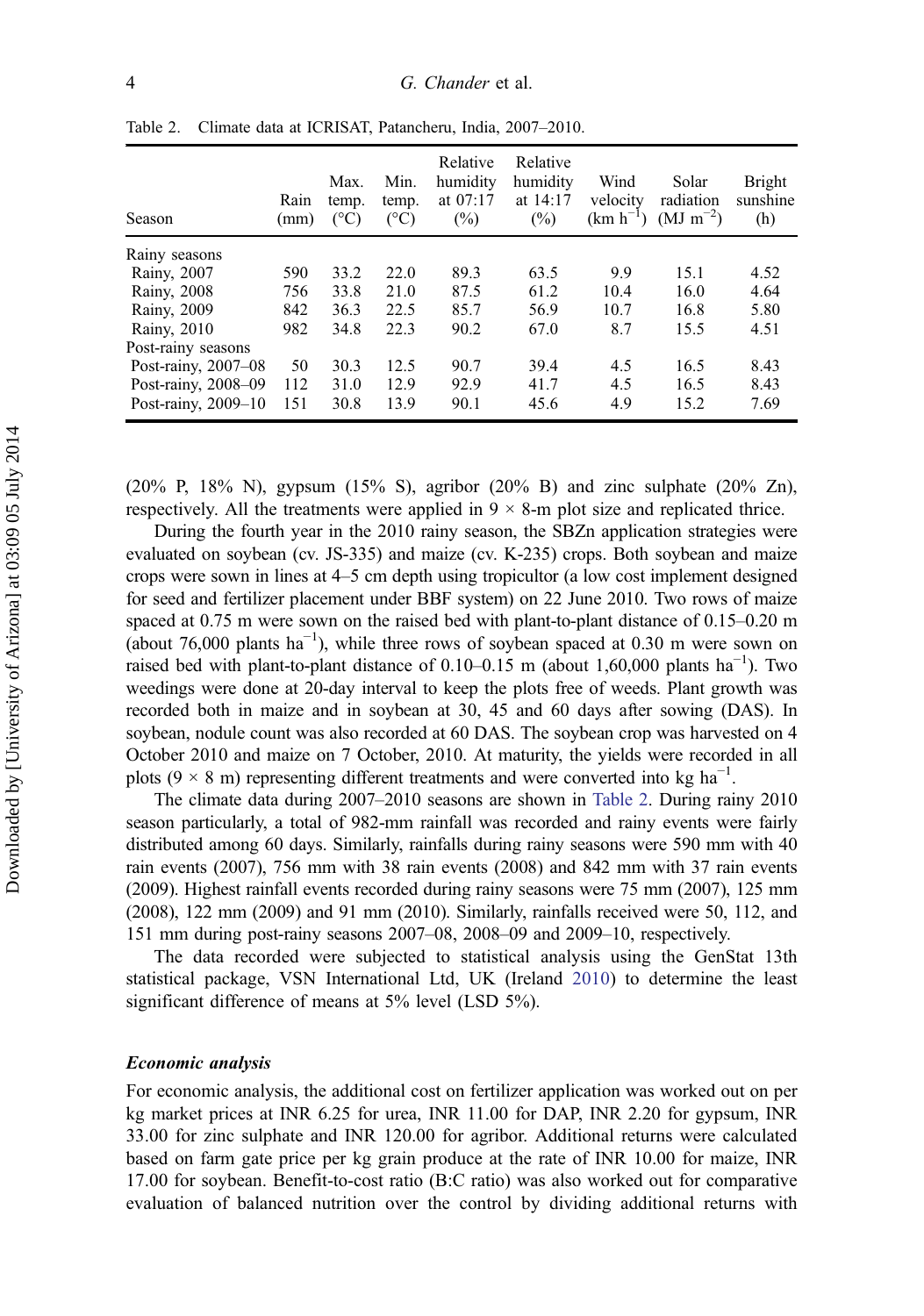additional costs over and above the control. The currency conversion factor is  $11$  JS\$ = INR 62.

## Nitrogen efficiency indices

N input efficiency was worked out in terms of different standard parameters (Delogu et al. [1998](#page-14-0); López-Bellido & López-Bellido [2001;](#page-14-0) Cazzato et al. [2012](#page-13-0)) like N uptake efficiency, N utilization efficiency, N use efficiency and N harvest index.

Nitrogen uptake efficiency (NUpE) was worked out by dividing total plant N uptake with N supply (Equation  $(1)$ ):

$$
NUpE (kg kg-1) = Nt/N supply
$$
 (1)

where Nt is the total plant N uptake and was determined by multiplying dry weight of plant parts by N concentration and summing over parts for total plant uptake. N supply is the sum of soil N content at sowing, mineralized N and N fertilizer. N supply was defined (Limon-Ortega et al. [2000](#page-14-0)) as the sum of  $(1)$  N applied as fertilizer and  $(2)$  total N uptake in control (0 N applied).

Nitrogen utilization efficiency (NUtE) was worked out by dividing grain yield with total plant N uptake (Equation (2)):

$$
NUE (kg grain kg-1N) = Gy/Nt
$$
 (2)

where Gy is the grain yield.

NUE was estimated by dividing grain yield with N supply (Equation (3)):

$$
NUE (kg grain kg-1N) = Gy/N supply
$$
 (3)

And nitrogen harvest index (NHI) was determined by dividing total grain N uptake with total plant N uptake and multiplying by 100 (Equation (4)):

$$
NHI\ (%) = (Ng/Nt) \times 100\tag{4}
$$

where Ng is the total grain N uptake. Ng was determined by multiplying dry weight of grain by N concentration.

In line with N efficiency indices, P efficiency indices were also worked out and studied.

## Rainwater use efficiency

The total amount of rainfall (982 mm) received at experimental site during the crop growth phase (June–September, 2010) was used to work out the RWUE, which is kilogram of foodgrain produced per millimetre of water per hectare and is expressed as  $\text{kg mm}^{-1} \text{ ha}^{-1}$ .

### Plant analysis

After crop harvest, the plant samples were collected for chemical analysis. The plant samples were separated into grain and straw, dried to a constant weight in oven at  $65 \pm 5$  °C and then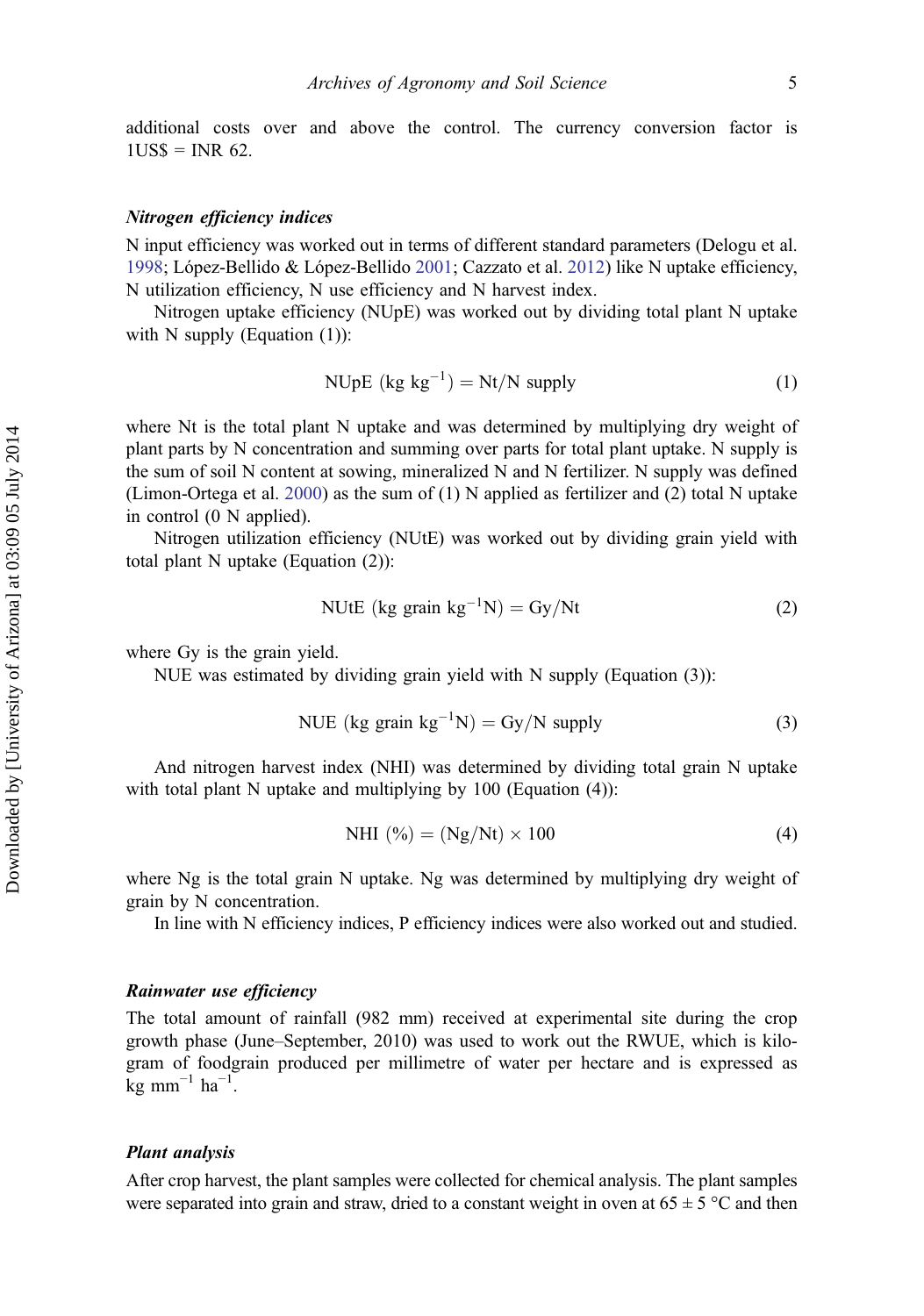ground and analysed for N, P, K, S, B and Zn in the Charles Renard Analytical Laboratory at ICRISAT, Patancheru. Total N, P and K in plant materials were determined by digesting the samples with sulphuric acid–selenium. N and P in the digests were analysed using an autoanalyser (Skalar SAN System, AA Breda, Netherlands), and K in the digests was analysed using an atomic absorption spectrophotometer (SavantAA, GBC Scientific Equipment, Braeside, VIC, Australia) (Sahrawat, Ravi Kumar, Murthy [2002\)](#page-15-0). Zn in plant samples was determined by digesting them with triacid mixture, and Zn in digests was analysed using atomic absorption spectrophotometer (Sahrawat, Ravi Kumar, Rao [2002\)](#page-15-0). Total S and B in plant samples were determined by inductively coupled plasma emission spectrophotometer (Prodigy High Dispersion ICP, Teledyne Leeman Labs, Hudson, NH, USA) in the digests prepared by digesting the samples with nitric acid (Mills & Jones [1996](#page-14-0)).

## Results and discussion

## Yield response 2007–2009

The application of NP during 2007–2009 recorded a productivity improvement over the control by 47–85% in maize and 12–18% in soybean (Table 3). The conjoint application of NP + SBZn recorded the highest productivity improvement (39–119% in maize and 13–68% in soybean); however, in general, the increase was significant in maize only. During the first year (2007),  $NP + SBZn$ , which was actually similar for both every and every second year application treatments, tended to record highest increase in productivity

Table 3. Effects of balanced nutrient management strategies on crop yield under maize–chickpea and soybean–sorghum systems at ICRISAT, Patancheru, India, 2007–2009.

|                                     | Maize-chickpea cropping system |                                |       |                                 |                                  |             |  |  |
|-------------------------------------|--------------------------------|--------------------------------|-------|---------------------------------|----------------------------------|-------------|--|--|
|                                     |                                | Maize ( $kg \text{ ha}^{-1}$ ) |       | Chickpea (kg $ha^{-1}$ )        |                                  |             |  |  |
| Treatment                           | 2007                           | 2008                           | 2009  | $2007 - 08$                     | $2008 - 09$                      | $2009 - 10$ |  |  |
| Control                             | 3350                           | 3920                           | 2210  | 1440                            | 710                              | 730         |  |  |
| NP                                  | 6200*                          | 5920                           | 3260  | 1610                            | 800                              | 1240        |  |  |
| $NP + SBZn$ (every year)            | 7340*                          | 6580*                          | 3090  | 1690                            | 1060                             | 1430        |  |  |
| $NP + 50\%SBZn$ (every year)        | 6760*                          | 6550*                          | 4230* | $2010*$                         | 1070                             | 1300        |  |  |
| $NP + SBZn$ (every second year)     | 7040*                          | 5630                           | 3140  | 1790*                           | 1120                             | 1110        |  |  |
| $NP + 50\%SBZn$ (every second year) | 6720*                          | 5870                           | 3620  | 1840*                           | 830                              | 1280        |  |  |
| LSD(5%)                             | 729                            | 2075                           | 1459  | 286                             | 489                              | 1054        |  |  |
|                                     |                                |                                |       | Soybean–sorghum cropping system |                                  |             |  |  |
|                                     |                                | Soybean $(kg ha^{-1})$         |       |                                 | Sorghum ( $kg \text{ ha}^{-1}$ ) |             |  |  |
| Treatment                           | 2007                           | 2008                           | 2009  | $2007 - 08$                     | $2008 - 09$                      | $2009 - 10$ |  |  |
| Control                             | 1430                           | 1090                           | 1700  | 1290                            | 1160                             | 1010        |  |  |
| NP                                  | 1600                           | 1250                           | 2010  | $1920*$                         | 1430                             | 1350*       |  |  |
| $NP + SBZn$ (every year)            | 1690                           | 1640                           | 2100  | 2090*                           | 1490                             | 1200        |  |  |
| $NP + 50\%SBZn$ (every year)        | 1620                           | 1600                           | 2130  | 1800*                           | 1850*                            | $1650*$     |  |  |
| $NP + SBZn$ (every second year)     | 1750                           | 1820*                          | 2190  | 2360*                           | 1830*                            | 1430*       |  |  |
| $NP + 50\%SBZn$ (every second year) | 1610                           | 1660                           | 2010  | 1810*                           | 1700*                            | 1600*       |  |  |
| LSD(5%)                             | 760                            | 582                            | 686   | 155                             | 465                              | 328         |  |  |

Note: \* significant at  $p \leq .05$ .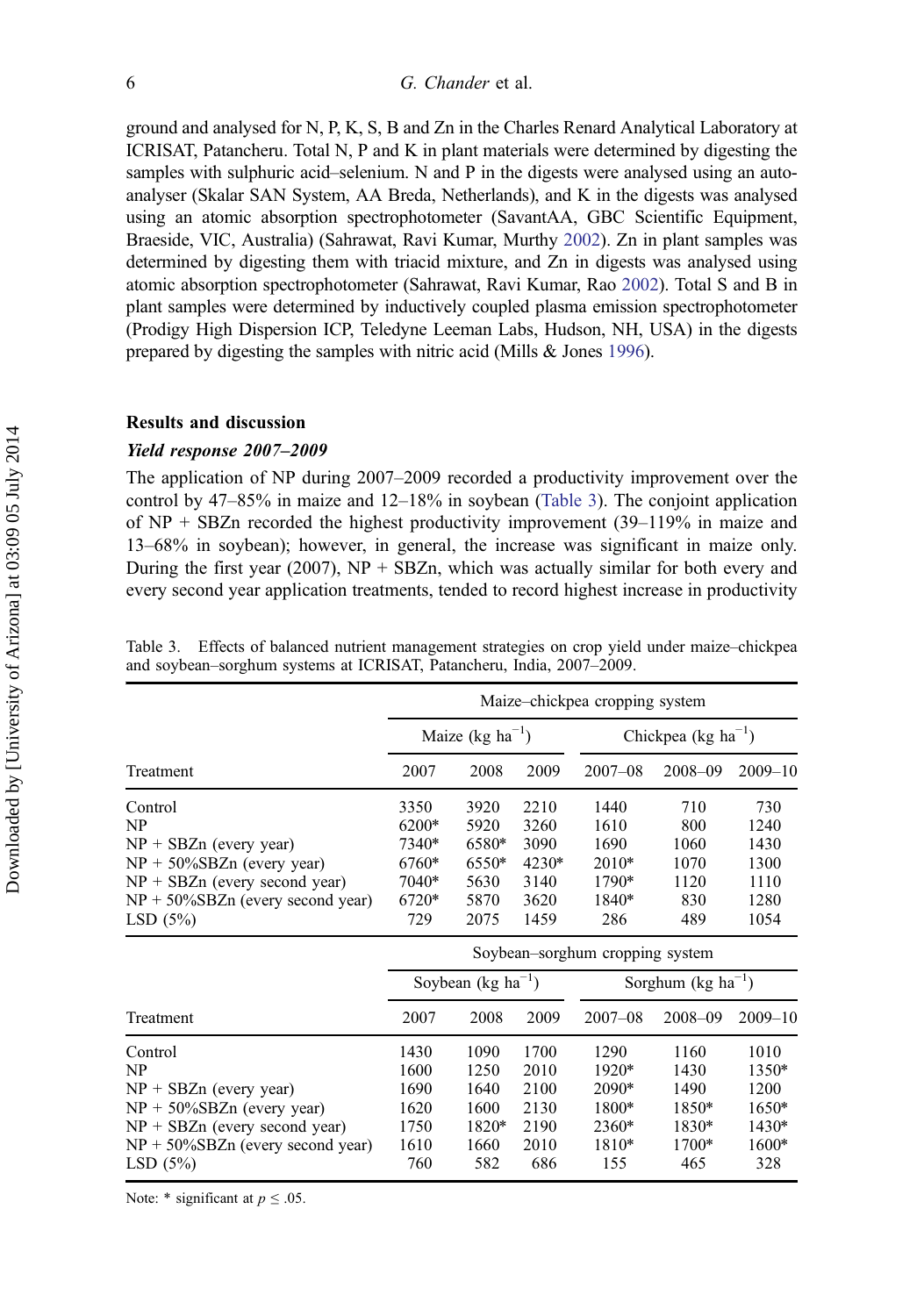both in maize and in soybean crops. But in the third year (2009),  $NP + 50\% SBA$  proved significantly superior in terms of productivity enhancement in maize, while in case of soybean  $NP + SBZn$  (every second year) followed by  $NP + 50\%SBZn$  (every year) tended to record the highest productivity with overall lower yields compared to 2007 and 2008.

In chickpea crop followed by maize and sorghum crops followed by soybean grown on residual nutrients also, the highest productivity improvements (18–95% in chickpea and 19–63% in sorghum) in general were recorded in plots having conjoint application of  $NP + SBZn$ . In contrast to chickpea, clearly significant results were noticed in case of sorghum crop, wherein  $NP + SBZn$  recorded highest yields during the first season (2007– 08), while NP + 50%SBZn (every year) proved superior during the second (2008–09) and third seasons  $(2009-10)$ .

## Growth, yield response and benefit: cost ratio during rainy 2010 season

The applied N and P fertilizers significantly improved maize productivity along with a favourable economics  $(B:C = 10.5:1)$  as compared with the control (Table 4). But in soybean, the NP application did not record a significant response probably due to meeting nutrient needs of control plots through biological  $N<sub>2</sub>$ -fixation and higher root activity to dissolve fixed-P in vertisols. The application of  $NP + SBZn$  significantly increased maize and soybean crop productivity over both control and NP fertilized plots. The additionally included S, B and Zn in NP fertilization increased the maize grain productivity over the only NP fertilization by 13–52% and soybean by 16–28% (Table 4). Maximum productivity increase was observed with  $NP + 50\%$ SBZn (every year) both in maize and in soybean, which was a more efficient fertilizer management strategy than  $NP + SBZn$ (every year), the next best alternative. The application 50%SBZn through 100 kg gypsum, 25 kg zinc sulphate and 1.25 kg agribor every year also proved an economically viable option, which recorded the highest B:C ratio of 11.9 in maize and 4.14 in soybean as compared with other management options. Similar benefits were also evaluated in straw yield in maize and soybean, which is an important fodder for cattle, and cattle rearing is a common feature in farm-based livelihoods in the SAT. So, the favourable economic drivers make balanced nutrition acceptable at farm level to address the issue of food security and livelihood improvement of smallholders in the SAT.

Table 4. Effects of balanced nutrient management strategies on soybean and maize yield at ICRISAT, Patancheru, India, rainy season 2010.

|                                     | Maize                         |                               | Soybean                       |                               |  |
|-------------------------------------|-------------------------------|-------------------------------|-------------------------------|-------------------------------|--|
| Treatment                           | Grain yield<br>$(kg ha^{-1})$ | Straw yield<br>$(kg ha^{-1})$ | Grain yield<br>$(kg ha^{-1})$ | Straw yield<br>$(kg ha^{-1})$ |  |
| Control                             | 860                           | 1200                          | 2040                          | 1570                          |  |
| NP                                  | $3440*(10.5)$                 | $2010*$                       | 2110 (0.78)                   | 1600                          |  |
| $NP + SBZn$ (every year)            | $3950*(6.36)$                 | 2590*                         | 2440 (1.74)                   | 1620                          |  |
| $NP + 50\%$ SBZn (every year)       | $5230*(11.9)$                 | $2610*$                       | $2700*(4.14)$                 | 1950*                         |  |
| $NP + SBZn$ (every second year)     | $4540*(10.1)$                 | $2520*$                       | $2620*(3.63)$                 | 1930*                         |  |
| $NP + 50\%SBZn$ (every second year) | $3900*$ (9.92)                | $2470*$                       | 2500 (3.70)                   | 1900                          |  |
| LSD(5%)                             | 1015                          | 781                           | 515                           | 331                           |  |

Note: Figures in the parentheses indicate B:C ratios over the control at full costing of SBZn in yearly application and 50% costing in application once in 2 years; \* significant at  $p \le 0.05$ .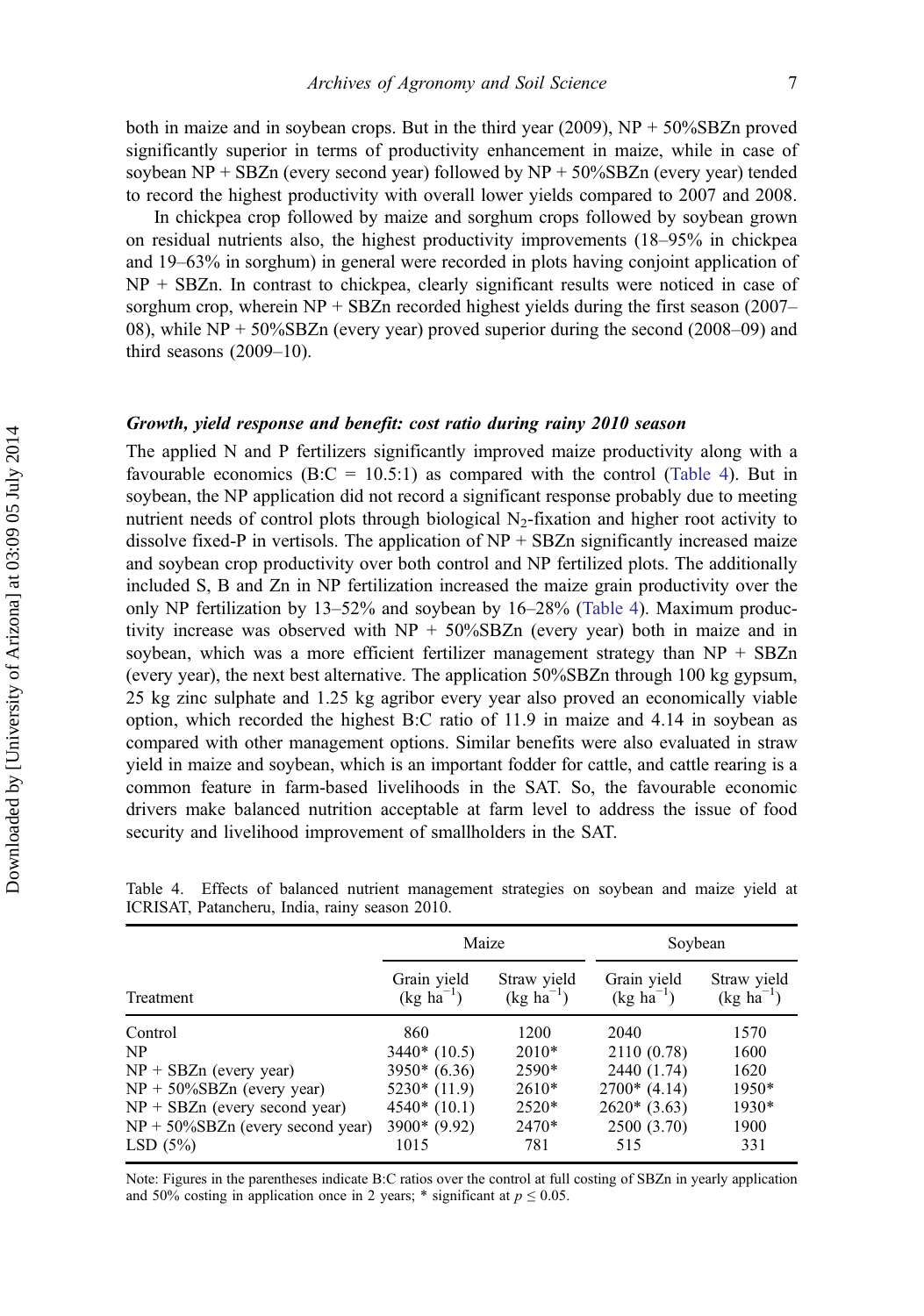|                                     |                  | Maize      |         | Soybean          |            |            |           |
|-------------------------------------|------------------|------------|---------|------------------|------------|------------|-----------|
|                                     | Plant height (m) |            |         | Plant height (m) |            |            | Nodules   |
| Treatment                           | 30               | 45         | 60      | 30               | 45         | 60         | $plan-1$  |
|                                     | <b>DAS</b>       | <b>DAS</b> | DAS     | DAS              | <b>DAS</b> | <b>DAS</b> | at 60 DAS |
| Control                             | 0.75             | 0.84       | 1.24    | 0.42             | 0.45       | 0.51       | 77        |
| <b>NP</b>                           | $1.08*$          | $1.2*$     | $2.04*$ | 0.45             | $0.51*$    | $0.62*$    | 82        |
| $NP + SBZn$ (every year)            | $1.23*$          | $1.36*$    | $2.2*$  | $0.52*$          | $0.56*$    | $0.64*$    | 95        |
| $NP + 50\%SBZn$ (every year)        | $1.21*$          | $1.46*$    | $2.26*$ | $0.54*$          | $0.61*$    | $0.79*$    | $134*$    |
| $NP + SBZn$ (every second year)     | $1.28*$          | $1.43*$    | $2.32*$ | $0.47*$          | $0.58*$    | $0.73*$    | $120*$    |
| $NP + 50\%SBZn$ (every second year) | $1.29*$          | $1.53*$    | $2.12*$ | $0.52*$          | $0.69*$    | $0.77*$    | 107       |
| LSD(5%)                             | 0.23             | 0.15       | 0.21    | 0.05             | 0.04       | 0.06       | 37        |

Table 5. Effects of balanced nutrient management strategies on growth characteristics in maize and soybean at ICRISAT, Patancheru, India, rainy season 2010.

Note: \* significant at  $p \le 0.05$ .

The significant benefits of balanced nutrition were recorded at different stages in plant height of maize and soybean and nodule number in soybean, which apparently contributed to enhanced crop yields (Table 5).

## Plant nutrient uptake

The applied NP fertilizers as compared with the control significantly increased macronutrient and micronutrient uptake in maize, while in spite of minor increments like yield trends, it was statistically at par in the case of soybean (Table 6). The inclusion of SBZn

Table 6. Effects of balanced nutrient management strategies on nutrient uptake in maize and soybean at ICRISAT, Patancheru, India, rainy season 2010.

|                                     | Macronutrients<br>$(kg ha^{-1})$ |         |         |         |         | Micronutrients<br>$(g \, ha^{-1})$ |  |
|-------------------------------------|----------------------------------|---------|---------|---------|---------|------------------------------------|--|
| Treatment                           | N                                | P       | K       | S       | B       | Zn                                 |  |
| Maize                               |                                  |         |         |         |         |                                    |  |
| Control                             | 14.2                             | 5.1     | 14.2    | 2.11    | 13.1    | 162                                |  |
| NP                                  | $42.8*$                          | $15.1*$ | $30.4*$ | $4.64*$ | $27.4*$ | 233                                |  |
| $NP + SBZn$ (every year)            | $51.1*$                          | $12.1*$ | $32.5*$ | 5.88*   | $41.8*$ | 287*                               |  |
| $NP + 50\%SBZn$ (every year)        | 56.6*                            | $15.1*$ | $32.9*$ | $6.75*$ | $39.7*$ | 329                                |  |
| $NP + SBZn$ (every second year)     | 53.8*                            | $16.4*$ | $33.5*$ | $5.81*$ | $38.5*$ | $267*$                             |  |
| $NP + 50\%SBZn$ (every second year) | 48.2*                            | $13.5*$ | $32.7*$ | $5.04*$ | $31.3*$ | $269*$                             |  |
| LSD $(5\%)$                         | 11.9                             | 4.53    | 7.89    | 1.45    | 10.4    | 82.1                               |  |
| Soybean                             |                                  |         |         |         |         |                                    |  |
| Control                             | 118                              | 7.79    | 45.7    | 4.36    | 136     | 153                                |  |
| NP                                  | 127                              | 9.40    | 46.4    | 4.36    | 136     | 148                                |  |
| $NP + SBZn$ (every year)            | $143*$                           | $11.2*$ | 52.9    | $6.33*$ | 150     | 187                                |  |
| $NP + 50\%SBZn$ (every year)        | $156*$                           | $12.7*$ | $60.0*$ | $6.85*$ | $174*$  | 202                                |  |
| $NP + SBZn$ (every second year)     | $155*$                           | $11.4*$ | $59.3*$ | $6.01*$ | $176*$  | 172                                |  |
| $NP + 50\%SBZn$ (every second year) | $152*$                           | $10.9*$ | 54.3    | $5.58*$ | $167*$  | 192                                |  |
| LSD(5%)                             | 17.8                             | 1.87    | 9.28    | 1.02    | 25.7    | 55.1                               |  |

Note: \* significant at  $p \le 0.05$ .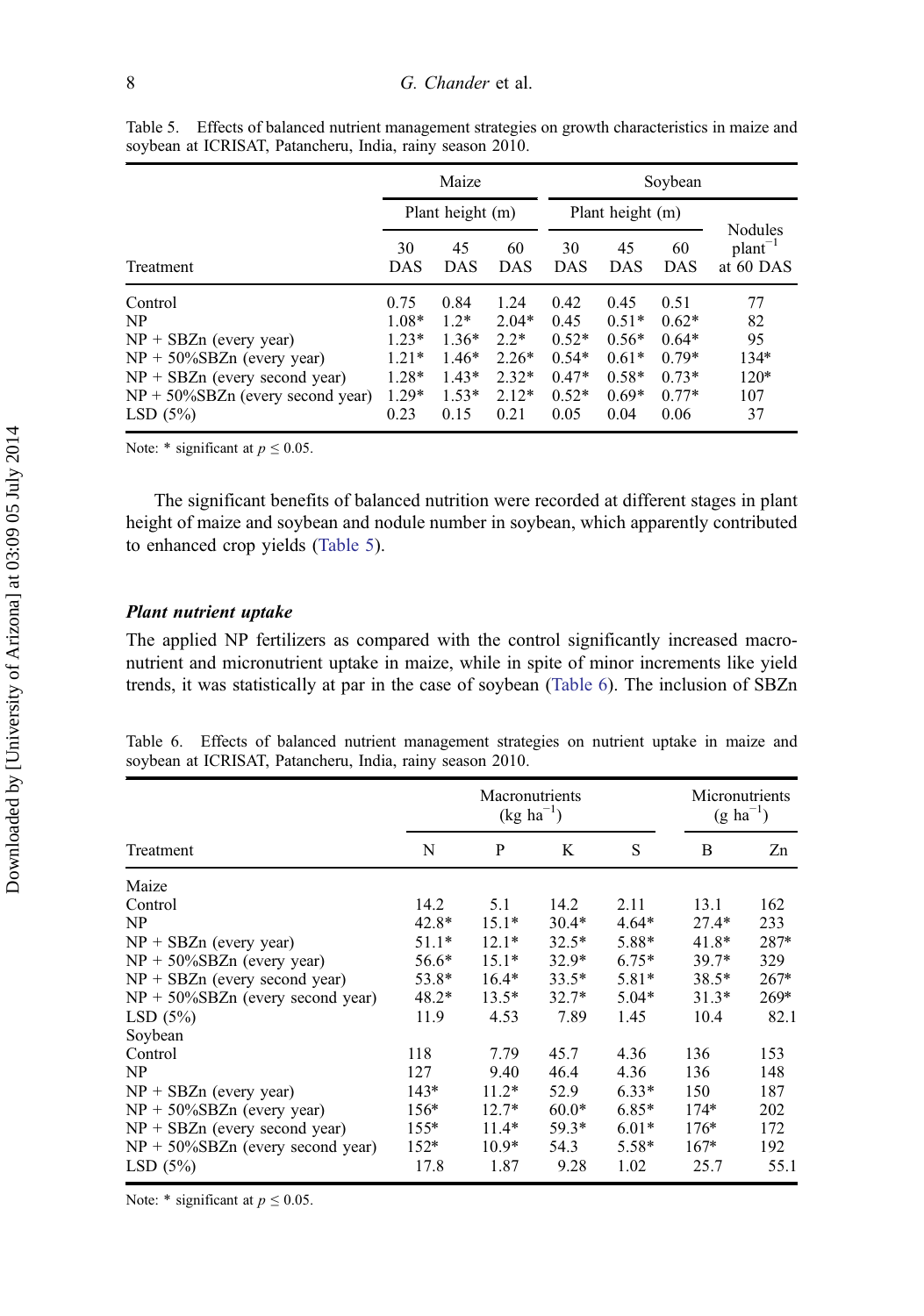<span id="page-10-0"></span>along with NP, however, brought also in general a significant increase in nutrient uptake over the control in soybean crop. More nutrient uptake in maize and soybean crops under balanced fertilization practice accrued mainly due to better crop growth and yield. The strategy of adding  $NP + 50\%SBZn$  (every year) was significantly better than NP fertilization alone in terms of increased N, S and micronutrients uptake in maize and macronutrients and B uptake in soybean.

## Nitrogen use efficiency indices

NUpE reflects the efficiency of the crop in obtaining N from the soil (Rahimizadeh et al.  $2010$ ). Uptake of supplied N is the first crucial step and an issue of concern worldwide, and hence, increased NUpE has been proposed as a strategy to increase NUE by Raun and Johnson ([1999\)](#page-14-0). Under absolute control in the absence of any N fertilizer, the N uptake is taken as the index of N supply from soil, and hence, the NUpE, which is the ratio of total N uptake with N supply, is unity in control. The applied NP fertilizers in maize crop recorded NUpE of 0.37, while it varied from 0.42 to 0.51 with  $NP + SBZn$  (every year), and the option of adding  $NP + 50\%SBZn$  (every year) recorded the highest NUpE (Table 7). NUpE is positively correlated with plant dry matter and grain yield (Lee et al. [2004;](#page-14-0) Rahimizadeh et al. [2010](#page-14-0)), which were favourably affected under S, B and Zn addition and explains the increase in NUpE. The findings showed that balanced nutrition is the best strategy to increase cereal N uptake efficiency and thereby minimize N loss and environmental damage. N is really not an issue in legumes like soybean crop, but this study showed that the added S, B and Zn not only stimulated the crop to absorb all supplied N but also increased N uptake besides supply probably through enhanced  $N_2$ 

| Treatment                           | <b>NUpE</b><br>(kg N uptake<br>$kg^{-1}$ N supply) | <b>NUtE</b><br>(kg grain yields<br>$kg^{-1}$ N uptake) | <b>NUE</b><br>(kg grain yields<br>$kg^{-1}$ N supply | NHI<br>$(\%)$ |
|-------------------------------------|----------------------------------------------------|--------------------------------------------------------|------------------------------------------------------|---------------|
| Maize                               |                                                    |                                                        |                                                      |               |
| Control                             | 1.00                                               | 60.2                                                   | 60.2                                                 | 46.8          |
| NP.                                 | $0.37*$                                            | $80.7*$                                                | $30.1*$                                              | $67.3*$       |
| $NP + SBZn$ (every year)            | $0.46*$                                            | 78.5*                                                  | $36.0*$                                              | $60.5*$       |
| $NP + 50\%SBZn$ (every year)        | $0.51*$                                            | $92.5*$                                                | $47.3*$                                              | $65.8*$       |
| $NP + SBZn$ (every second year)     | $0.47*$                                            | $84.4*$                                                | $39.7*$                                              | $69.3*$       |
| $NP + 50\%SBZn$ (every second year) | $0.42*$                                            | $80.8*$                                                | $34.1*$                                              | $67.0*$       |
| LSD $(5\%)$                         | 0.11                                               | 17.4                                                   | 8.85                                                 | 11.3          |
| Soybean                             |                                                    |                                                        |                                                      |               |
| Control                             | 1.00                                               | 17.4                                                   | 17.4                                                 | 78.3          |
| NP                                  | 0.87                                               | 16.5                                                   | 14.4                                                 | 77.7          |
| $NP + SBZn$ (every year)            | 0.98                                               | 17.0                                                   | 16.6                                                 | 80.5          |
| $NP + 50\%SBZn$ (every year)        | 1.06                                               | 17.3                                                   | 18.4                                                 | 80.6          |
| $NP + SBZn$ (every second year)     | 1.05                                               | 16.9                                                   | 17.7                                                 | 80.2          |
| $NP + 50\%SBZn$ (every second year) | 1.03                                               | 16.4                                                   | 17.0                                                 | 77.0          |
| LSD(5%)                             | 0.18                                               | 2.24                                                   | 3.60                                                 | 8.36          |
|                                     |                                                    |                                                        |                                                      |               |

Table 7. Effects of balanced nutrient management strategies on nitrogen efficiency indices in maize and soybean at ICRISAT, Patancheru, India, rainy season 2010.

Note: \* significant at  $p \le 0.05$ ; NUpE, nitrogen uptake efficiency; NUtE, nitrogen utilization efficiency; NUE, nitrogen use efficiency; NHI, nitrogen harvest index.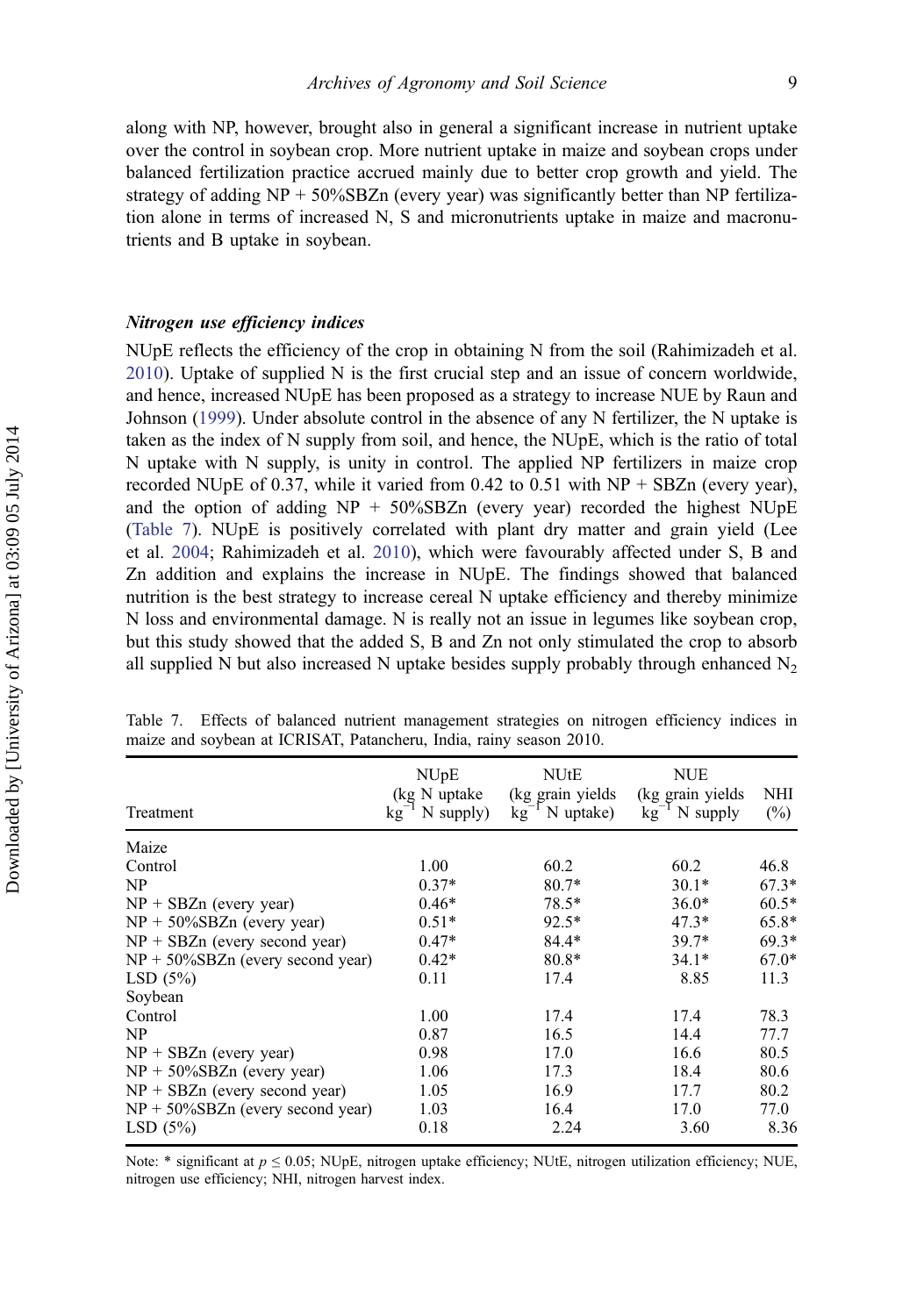fixation mechanism along with better root proliferation. The treatment  $NP + 50\%SBZn$ (every year) recorded the highest NUpE in soybean, which was significantly higher as compared with only N and P fertilizers added plot.

NUtE reflects the ability of the plant to translocate N into grain (Delogu et al. [1998](#page-14-0)). Interestingly, the conjoint application of N and P fertilizers was seen even a better strategy to significantly increase NUtE of maize crop as compared with no fertilizer addition ([Table 7\)](#page-10-0). The balanced fertilization comprising  $NP + 50\%$ SBZn (every year) recorded the highest utilization efficiency followed by  $NP + SBZn$  (every second year). In soybean crop, however, different fertilization practices caused significant differences in NUtE.

The NP fertilized plots recorded NUE of 30.1 kg GY per kg N supply in maize crop ([Table 7](#page-10-0)). A lower NUE in NP fertilized plot as compared with the control (60.2) plot indicates the problem associated with the efficient use of N supplied through chemical fertilizers. The fertilizer management practice of  $NP + 50\%SBZn$  (every year) recorded the highest NUE of 47.3 kg GY per kg N supply in maize, followed by  $NP + SBZn$  (every second year) with NUE of 39.7 kg GY per kg N supply, both of which were significantly higher (32–57%) than that observed under only NP fertilized plot. The study proved here that balancing N with other nutrients (Potarzycki [2010\)](#page-14-0), which in current context are deficient S, B and Zn along with P in the SAT soils, is an important strategy to improve NUE. Soybean, a leguminous crop, also showed a significantly higher NUE with application of NP + 50%SBZn (every year) in comparison to only NP fertilization.

NHI, defined as N in grain to total N uptake, is an important consideration in cereals. NHI reflects the grain protein content and thus the grain nutritional quality (Hirel et al. [2007](#page-14-0)). All fertilization practices involving only application of NP or in combination with S, B and Zn significantly increased NHI in maize as compared with the unfertilized control plot [\(Table 7\)](#page-10-0). In soybean, however, the control and fertilized plots were at par with each other.

## Phosphorus use efficiency indices

Along with N, the deficiencies of P are common in the SAT soils (Sahrawat et al. [2007](#page-15-0), [2010](#page-15-0)), and P is the next nutrient added in large quantities ([Table 1\)](#page-3-0). On these soils, it can be necessary to apply up to fivefold more P as fertilizer than is exported in products (Simpson et al. [2011](#page-15-0)) due to extensive fixation in the soil. Phosphorus fertilizer is expensive for smallholder farmers, and given the finite nature of global P sources, it is important that such inefficiencies should be addressed. In fertilized plots of the current study, the estimation of phosphorus uptake efficiency (PUpE) in line with NUpE reflected values less than 1.0 kg P uptake per kg P supply, which indicated the challenges with P in its uptake due to fixation in soil. PUpE ranged from 0.41 to 0.53 kg P uptake per kg P supply in maize and from 0.28 to 0.36 kg P uptake per kg P supply in soybean with highest value under plot receiving  $NP + 50\%$ SBZn (every year) or  $NP + SBZn$  (every second year) ([Table 8\)](#page-12-0). The differences were, however, statistically at par in maize fertilized plots.

Similarly, PUtE reflects the ability of the plant to translocate P into grain. Interestingly, the application of  $NP + SBZn$  in maize was a better strategy than adding NP alone to significantly increase PUtE over the control treatment ([Table 8](#page-12-0)). The application of  $NP + 50\%$ SBZn (every year) was the best strategy in terms of PUtE in maize. The different fertilizer management practices in soybean did not significantly influence the PUtE.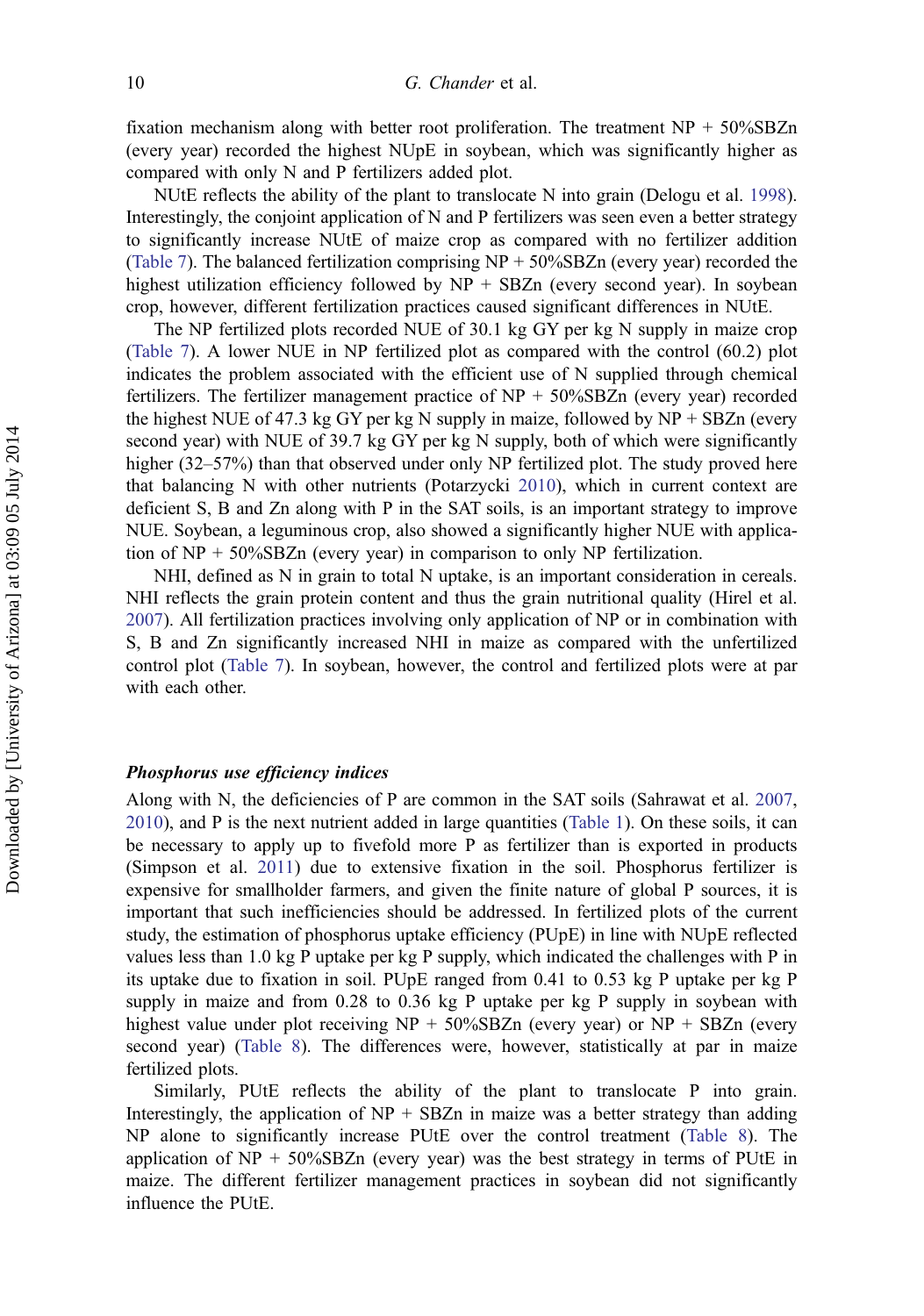| Treatment                            | PUpE<br>(kg P uptake<br>P supply)<br>kg | PUtE<br>(kg grain yields<br>$kg^{-1}$ P uptake) | <b>PUE</b><br>(kg grain yields<br>$kg^{-1}$ P supply) | PHI<br>$(\%)$ |
|--------------------------------------|-----------------------------------------|-------------------------------------------------|-------------------------------------------------------|---------------|
| Maize                                |                                         |                                                 |                                                       |               |
| Control                              | 1.00                                    | 172                                             | 172                                                   | 60.4          |
| NP                                   | $0.49*$                                 | 228                                             | $111*$                                                | $83.5*$       |
| $NP + SBZn$ (every year)             | $0.41*$                                 | 328*                                            | 134                                                   | 83.9*         |
| $NP + 50\%SBZn$ (every year)         | $0.51*$                                 | $343*$                                          | 176                                                   | $87.9*$       |
| $NP + SBZn$ (every second year)      | $0.53*$                                 | $281*$                                          | 146                                                   | $90.1*$       |
| $NP + 50\%SBZn$ (every second year)  | $0.44*$                                 | 299*                                            | $125*$                                                | 84.9*         |
| LSD $(5\%)$                          | 0.15                                    | 83.7                                            | 38.6                                                  | 9.40          |
| Soybean                              |                                         |                                                 |                                                       |               |
| Control                              | 1.00                                    | 268                                             | 268                                                   | 74.4          |
| NP                                   | $0.28*$                                 | 225                                             | $62*$                                                 | 72.8          |
| $NP + SBZn$ (every year)             | $0.32*$                                 | 218                                             | $69*$                                                 | 74.9          |
| $NP + 50\%SBZn$ (every year)         | $0.36*$                                 | $212*$                                          | $77*$                                                 | 69.6          |
| $NP + SBZn$ (every second year)      | $0.34*$                                 | 230                                             | $77*$                                                 | 72.6          |
| $NP + 50\%$ SBZn (every second year) | $0.32*$                                 | 228                                             | $74*$                                                 | 70.7          |
| LSD $(5\%)$                          | 0.04                                    | 52.3                                            | 39.0                                                  | 15.8          |

<span id="page-12-0"></span>Table 8. Effects of balanced nutrient management strategies on phosphorus efficiency indices in maize and soybean at ICRISAT, Patancheru, India, rainy season 2010.

Note: \* significant at  $p \le 0.05$ ; PUpE, phosphorus uptake efficiency; PUtE, phosphorus utilization efficiency; PUE, phosphorus use efficiency; PHI, phosphorus harvest index.

PUE had lower values in fertilized plots than unfertilized control plot indicating the problem of reduced P efficiency with fertilization due to fixation in soil (Table 8). The conjoint application of  $NP + 50\%SBZn$  (every year) resulted in the highest PUE both in maize and in soybean. The findings proved precisely that the balanced fertilization through including deficient S and micronutrients B and Zn is fundamental to efficient P use.

As regards PHI, defined as P in grain to total P uptake, the conjoint application of only NP was even a better strategy in maize to significantly increase PHI (Table 8). The application of NP alone or in combination with S, B and Zn were, however, statistically at par with each other. Different fertilizer management practices in soybean did not bring significant differences in PHI.

## Rainwater use efficiency

Given the competition for water faced by the agricultural sector, and the uncertainties associated with climate change, improving the efficiency of water use in both rainfed and irrigated systems is the main challenge for food security (Fereres et al. [2011\)](#page-14-0). Balanced fertilizer use in this study produced more food with less water and significantly increased RWUE in maize and soybean crops by channelizing unproductive evaporation loss into productive transpiration [\(Figure 1](#page-13-0)). The strategy to apply recommended NP + 50%SBZn (every year) recorded the highest RWUE of 5.33 kg mm<sup>-1</sup> ha<sup>-1</sup> in maize and 2.75 kg mm<sup>-1</sup> ha<sup>-1</sup> in soybean as against 3.50 kg mm<sup>-1</sup> ha<sup>-1</sup> in maize and 2.15 kg mm−<sup>1</sup> ha−<sup>1</sup> in soybean under a common practice of only application of NP fertilizers. The results proved that the balanced plant nutrient management with a purpose to increase proportion of water balance as productive transpiration is one of the best rainwater management strategies to improve yields and water productivity (Rockström et al. [2010](#page-15-0)).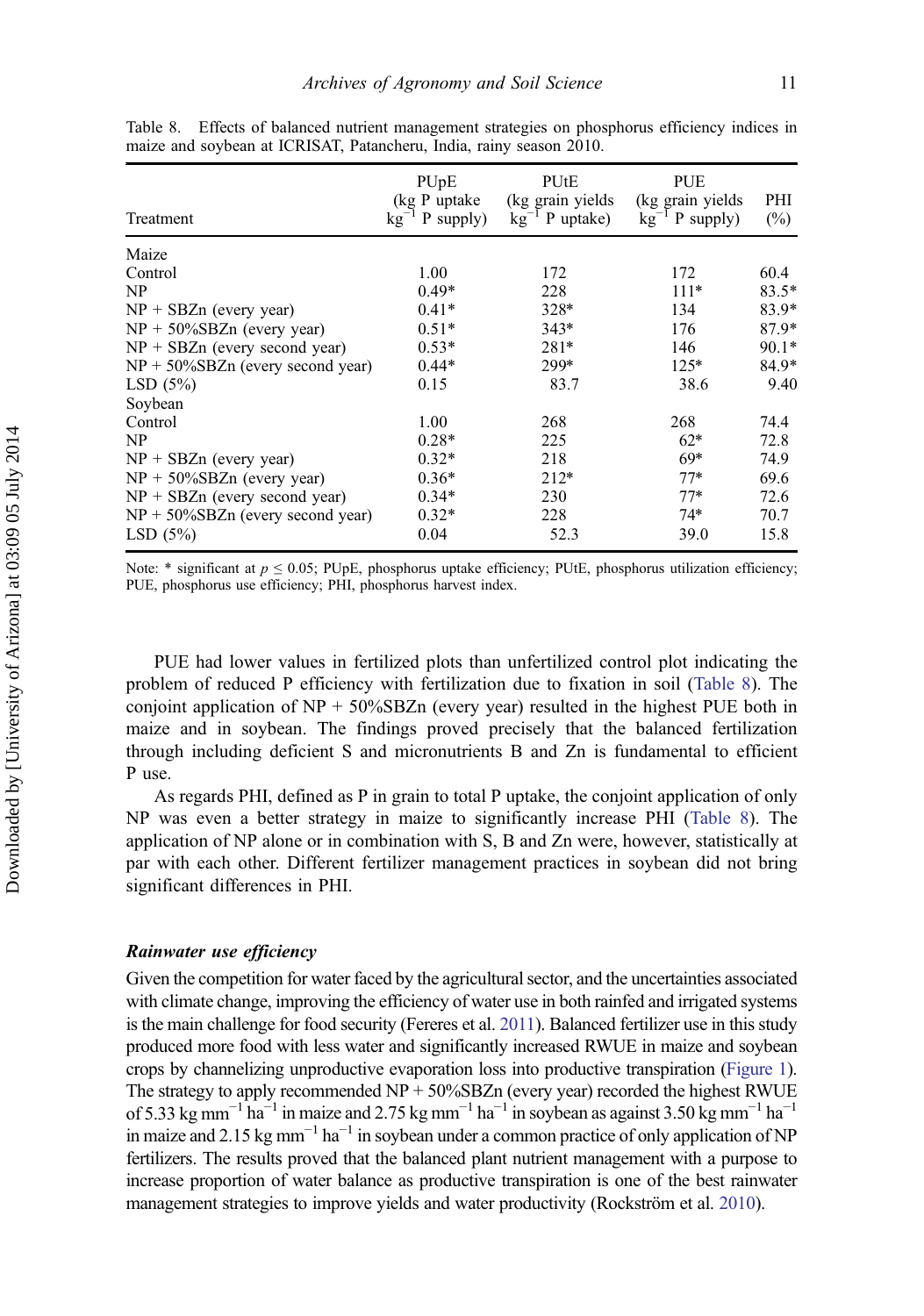<span id="page-13-0"></span>

Figure 1. Effects of balanced nutrient management strategies on rainwater use efficiency in maize and soybean, rainy season, 2010; different letters indicate significant differences at  $p \le 0.05$ .

## Conclusions

The application of Zn, B and S is needed along with N and P to unlock the potential of rainfed agriculture and improve livelihoods in the SAT. The adoption of balanced nutrition is economically a viable option, which also significantly increased N and P fertilizer use efficiency indices and enhanced efficient utilization of available water resources. A better strategy is to apply 5 kg Zn, 0.25 kg B and 15 kg S  $ha^{-1}$  every year than to add 10 kg Zn, 0.5 kg B and 30 kg S  $ha^{-1}$  every second year.

## Acknowledgements

The authors gratefully acknowledge the help from Mr P Narsimha Rao in field experimentation. The help from Mr G Pardhasaradhi, Ms K Shirisha and Mr C Vijaya Ranganatha in analysing plant samples and from Dr Abhishek Rathore, Mr Ravikumar Dasari and Ms Roma Das from Biometrics Unit in statistically analysing the data is also acknowledged.

#### Funding

This research was funded by ICRISAT.

## References

- Agarwal A. 2000. Drought? Try capturing the rain. Briefing paper for members of parliament and state legislatures. New Delhi (India): Centre for Science and Environment.
- Cazzato E, Tufarelli V, Ceci E, Stellacci AM, Laudadio V. 2012. Quality, yield and nitrogen fixation of faba bean seeds as affected by sulphur fertilization. Acta Agric Scand Sect B-Soil Plant Sci. 62:732–738.
- Chander G, Wani SP, Sahrawat KL, Dixit S, Venkateswarlu B, Rajesh C, Rao PN, Pardhasaradhi G. 2014. Soil test-based nutrient balancing improved crop productivity and rural livelihoods: case study from rainfed semi-arid tropics in Andhra Pradesh, India. Arch Agron Soil Sci. 60:1051– 1066. doi:10.1080/03650340.2013.871706
- Chander G, Wani SP, Sahrawat KL, Jangawad LS. 2012. Balanced plant nutrition enhances rainfed crop yields and water productivity in Jharkhand and Madhya Pradesh states in India. J Trop Agric. 50:24–29.
- Chander G, Wani SP, Sahrawat KL, Pal CK, Mathur TP. 2013. Integrated plant genetic and balanced nutrient management enhances crop and water productivity of rainfed production systems in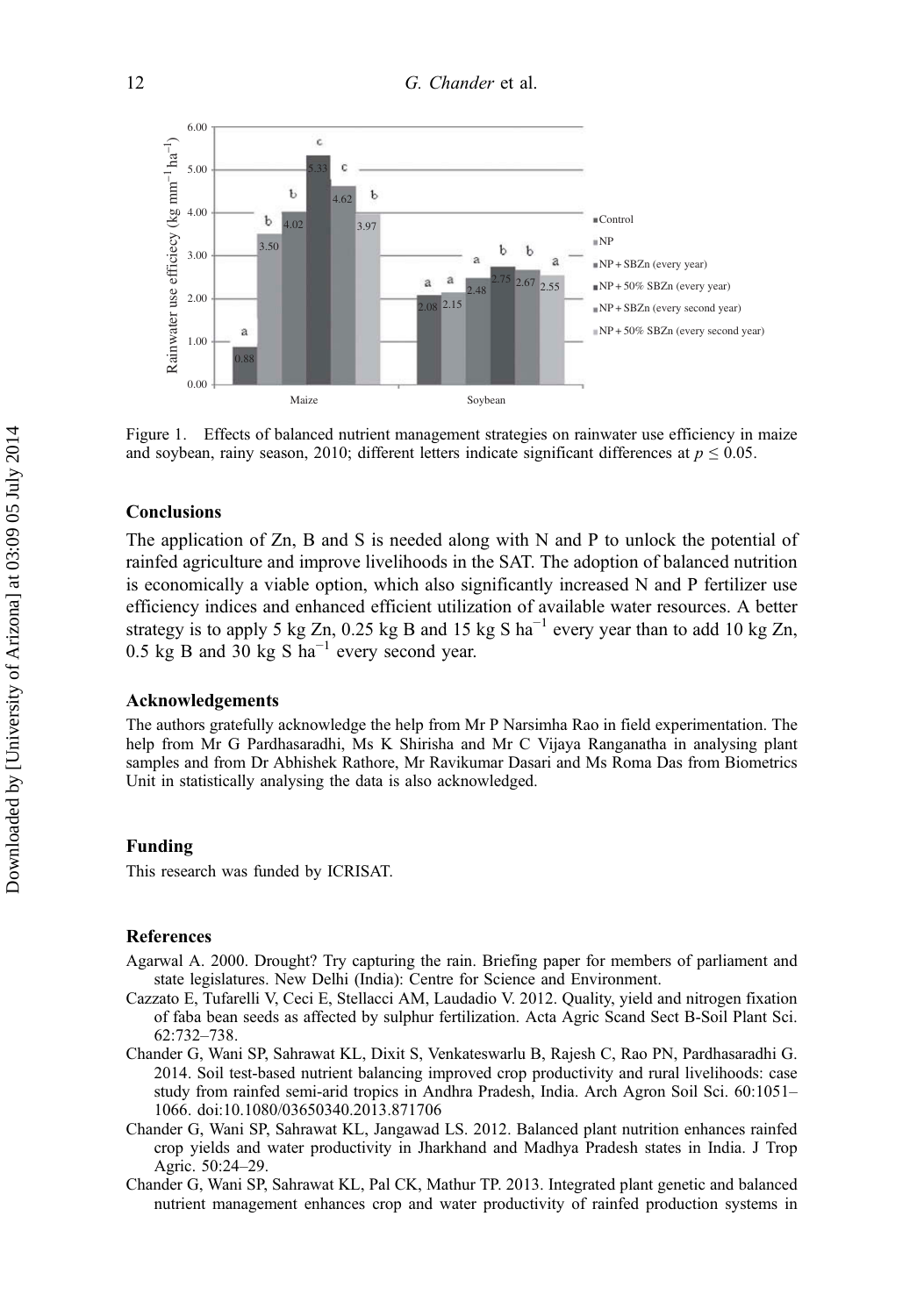<span id="page-14-0"></span>Rajasthan, India. Commun Soil Sci Plant Anal. 44:3456–3464. doi:10.1080/ 00103624.2013.847450

- Delogu G, Cattivelli L, Pecchioni N, Defalcis D, Maggiore T, Stanca AM. 1998. Uptake and agronomic efficiency of nitrogen in winter barley and winter wheat. Eur J Agron. 9:11–20. doi:10.1016/S1161-0301(98)00019-7
- Directorate of Economics & Statistics, Department of Agriculture & Cooperation, Ministry of Agriculture, Government of India. 2011a. Agricultural statistics at a glance 2013 [Internet]. [cited 2014 Mar 1]. Available from: [http://eands.dacnet.nic.in/latest\\_2006.htm](http://eands.dacnet.nic.in/latest_2006.htm)
- Directorate of Economics & Statistics, Department of Agriculture & Cooperation, Ministry of Agriculture, Government of India. 2011b. All India consumption of fertilisers in terms of nutrients (N, P & K) from 1951-52 to 2001-2002 [Internet]. [cited 2014 Mar 1]. Available from: <http://agricoop.nic.in/statistics2003/chap15.htm#chap154>
- FAOSTAT. 2014. Database [Internet]. Rome: Food and Agriculture Organization; [cited 2014 Mar 1]. Available from: <http://faostat.fao.org/>
- Fereres E, Orgaz F, Gonzalez-Dugo V. 2011. Reflections on food security under water scarcity. J Exp Bot. 62:4079–4086. doi:10.1093/jxb/err165
- Garnett T, Conn V, Kaiser BN. 2009. Root based approaches to improving nitrogen use efficiency in plants. Plant Cell Environ. 32:1272–1283. doi:10.1111/j.1365-3040.2009.02011.x
- Giller KE, Chalk P, Dobermann A, Hammond L, Heffner P, Ladha JK, Nyamudeza P, Maene L, Ssali H, Freney J. 2004. Emerging technologies to increase the efficiency of use of fertilizer nitrogen. In: Mosier AR, Syers JK, Freney JR, editors. Agriculture and the nitrogen cycle. Washington (DC): Island Press; p. 35–51.
- Hatibu N, Young MDB, Gowing JW, Mahoo HF, Mzirai OB. 2003. Developing improved dryland cropping systems for maize in semiarid Tanzania. Part 1: experimental evidence of the benefits of rainwater harvesting. J Exp Agric. 39:279–292. doi:10.1017/S0014479703001285
- Hirel B, Le Gouis J, Ney B, Gallais A. 2007. The challenge of improving nitrogen use efficiency in crop plants: towards a more central role for genetic variability and quantitative genetics within integrated approaches. J Exp Bot. 58:2369–2387. doi:10.1093/jxb/erm097
- Ireland C. 2010. Experimental statistics for agriculture and horticulture. Wallingford (UK): CABI.
- Klaij MC, Vachaud G. 1992. Seasonal water balance of a sandy soil in Niger cropped with pearl millet, based on profile moisture measurements. Agric Water Manage. 21:313–330. doi:10.1016/0378-3774(92)90053-Y
- Lee HJ, Lee SH, Chung JH. 2004. Variation of nitrogen use efficiency and its relationships with growth characteristics in Korean rice cultivars. In: Fischer T, Turner N, Angus J, McIntyre L, Robertson M, Borrell A, Lloyd D, editors. Proceedings of the 4th international crop science congress. Brisbane (QLD): International Crop Science.
- Limon-Ortega A, Sayre KD, Francis CA. 2000. Wheat nitrogen use efficiency in a bed planting system in northwest Mexico. Agron J. 92:303–308. doi:10.2134/agronj2000.922303x
- López-Bellido RJ, López-Bellido L. 2001. Efficiency of nitrogen in wheat under mediterranean conditions: effect of tillage, crop rotation and N fertilization. Field Crops Res. 71:31–46. doi:10.1016/S0378-4290(01)00146-0
- Mahler RL, Koehler FE, Lutcher LK. 1994. Nitrogen source, timing of application and placement: effects on winter wheat production. Agron J. 86:637–642. doi:10.2134/ agronj1994.00021962008600040010x
- Mills HA, Jones Jr JB. 1996. Plant analysis handbook II: a practical sampling, preparation, analysis and interpretation guide. Athens (GA): Micro-Macro Publishing.
- Potarzycki J. 2010. Improving nitrogen use efficiency of maize by better fertilizing practices: review. Nawozy I Nawozenie (Fertilisers and Fertilization). 39:5–24.
- Rahimizadeh M, Kashani A, Zare-Feizabadi A, Koocheki AR, Nassiri-Mahallati M. 2010. Nitrogen use efficiency of wheat as affected by preceding crop, application rate of nitrogen and crop residues. Aust J Crop Sci. 4:363–368.
- Raun WR, Johnson GV. 1999. Improving nitrogen use efficiency for cereal production. Agron J. 91:357–363. doi:10.2134/agronj1999.00021962009100030001x
- Rockström J, Falkenmark M. 2000. Semiarid crop production from a hydrological perspective: gap between potential and actual yields. Crit Rev Plant Sci. 19:319–346. doi:10.1080/ 07352680091139259
- Rockström J, Hatibu N, Oweis TY, Wani SP, Barron J, Bruggeman A, Farahani J, Karlberg L, Qiang Z. 2007. Managing water in rainfed agriculture. In: Molden D, editor. Water for food water for